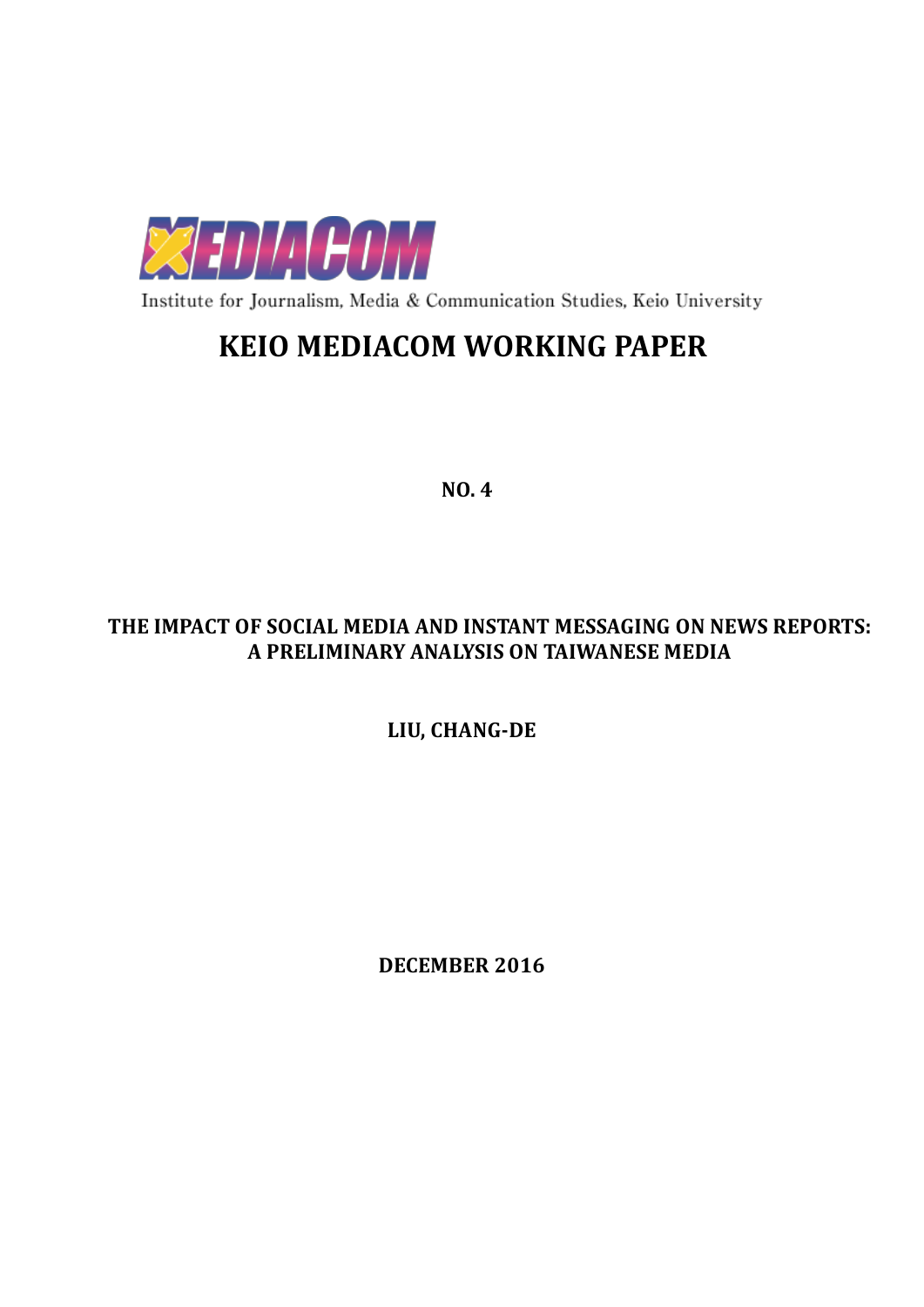# **The impact of social media and instant messaging on news reports: A preliminary analysis on Taiwanese media<sup>1</sup>**

Liu, Chang-de

Professor of the Department of Journalism at National Chengchi University, Taiwan

<u>.</u>

 $1$  The data for analysis is based on the author's research project funded by the Ministry of Science and Technology, Taiwan. (MOST 104-2410-H-004 -182 -MY2).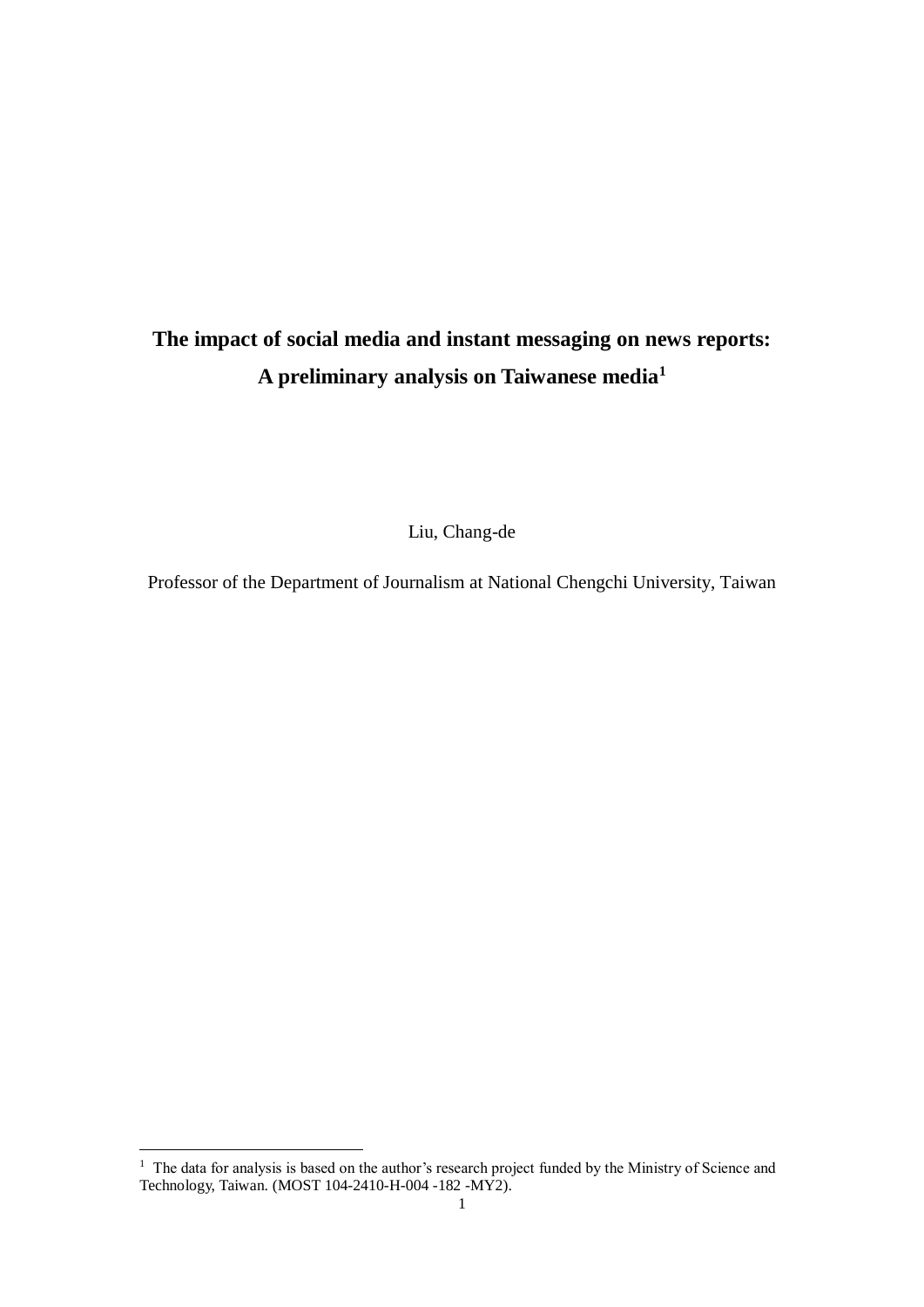# **Introduction**

On 26th March 2016, the *Independent*, a British newspaper established in 1986 with a daily circulation of around 400,000 in late 1980s, ended printed edition and became a digital only media. The "death" of print edition of a once mainstream newspaper is a tragic testimony to the decline of traditional news media in the changing digital environment. Dramatically development of digital technologies not only has altered the landscape of media but also been resulting in the transformation of journalistic work. In 2015, the Washington Post announced to launch an online platform called the "Talent Network" for freelancing reporters and editors to "exchange information." According to the FAQ on the Washington Post's website, the Talent Network "open(s) up the newsroom to more ideas for news coverage from across the country and the world, and more easily locate the best freelance talent when breaking news occurs outside of Washington." (Washington Post, n.d.) For employed reporters, the digital technologies have brought challenges as more and more job opportunities are probably replaced by freelancing journalists from every corner all of the world.

Mainly based on the preliminary findings of a research project I have been conducting since August 2015 (funded by the Ministry of Technology and Science, 104-2410-H-004-182-MY2) and a pilot research partly presented in a conference last year (Liu, 2015), this paper is aim to analyze how recent development of digital technologies, especially the rapid growth of use of social media and smartphones, has transformed journalism and journalistic work in Taiwan. In following sections, first, I will provided a brief review of recent development of digital technologies in Taiwan. Second, through a qualitative content analysis of several Taiwanese mainstream media (including newspapers, television news, and online news organizations), the differences in news topics, types of headlines, and primary sources of news reports on various digital platforms (including websites, Facebook fanpages, and instant messaging App LINE) will be examined.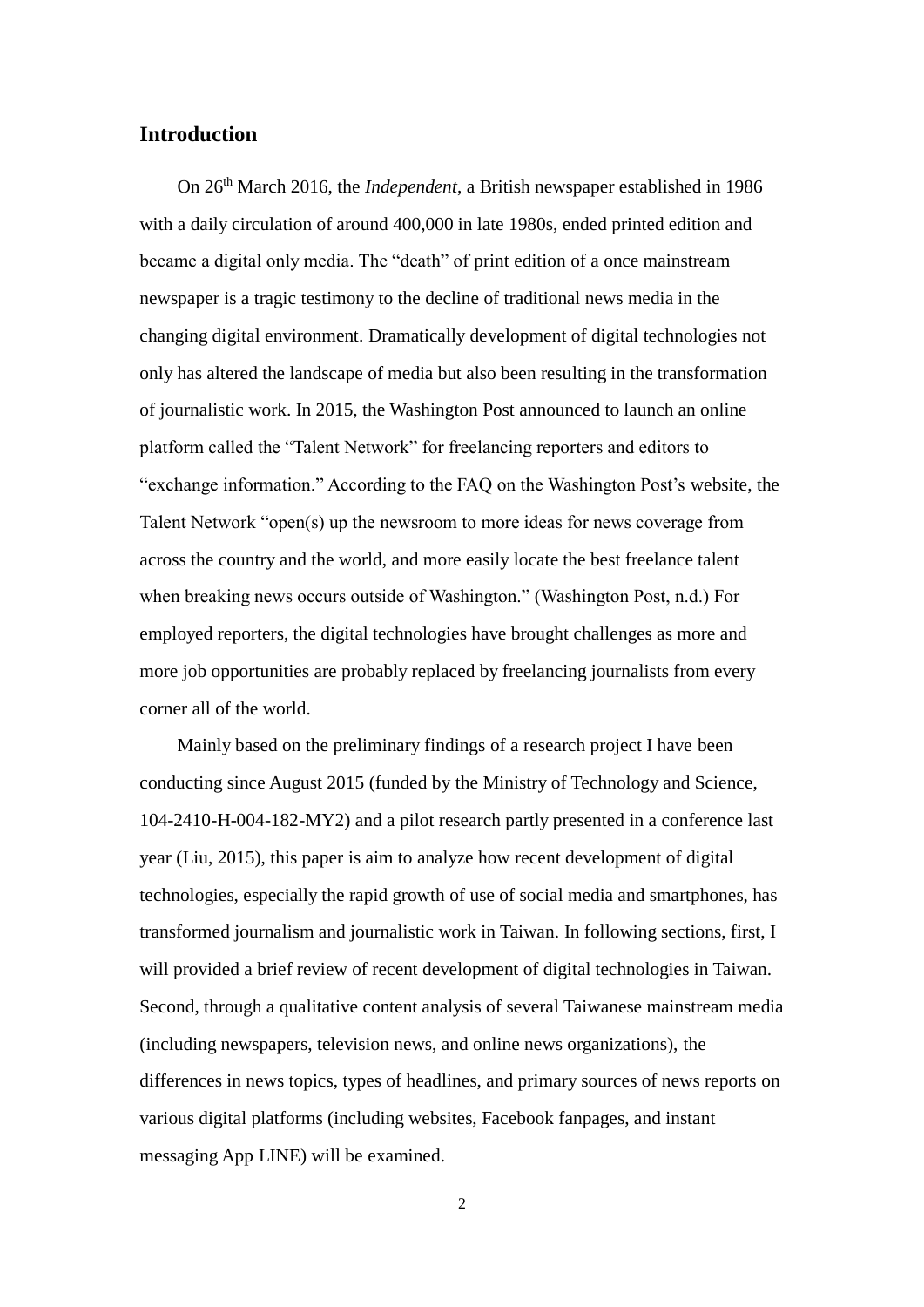#### **Background: The use of social media and IM apps in Taiwan**

The feature of news media has changed in the digital world. In the UK, about 30% Britain Internet users read newspaper online in 2007, and increased double in two years to nearly 60% in 2009. However, online news consumption had been slow down later—the proportion of online newspaper usage was 55% in 2011. Nevertheless, the use of social media developed relatively fast from 17% to 60% between 2007 and 2011. In 2009, more than half Internet users access social networks regularly, and the most prevailing social media is the Facebook. Many main stream news organization websites, such as the BBC, the Guardian, and the Financial Times, mainly rely on the referral from the Facebook and Twitter (Newman, 2009; 2011). Not only the development of social networks, but also the spread of mobile devices has fostered the change of news media. In the US, estimated half of adults have mobile Internet devices, including smartphones and pad PC in 2012. Among these mobile devices users, about one third obtain news information by smartphones or tablets. However, these mobile news users read news stories rather than updates the headlines on App. In addition, most mobile news consumers are young adults, which attracted more and more advertisers (Rosenstiel & Mitchel, 2011; 2012). Therefore, news media organizations began to notice the expansion of news market on mobile devices and attempted to create various types of news service Apps.

Currently, social media dominate the online news consumption in the US. More than 60% Internet users flocks onto the Facebook, and half of them said that they obtain the news information from this social network. About 50% social media users, including the Facebook, Youtube, and Twitter, shared and commented news stories or videos from news media (Anderson & Caumont, 2014). In Canada, a survey shows that two of every five social networks users get information of news events and share with their friends (Hermida et al, 2012).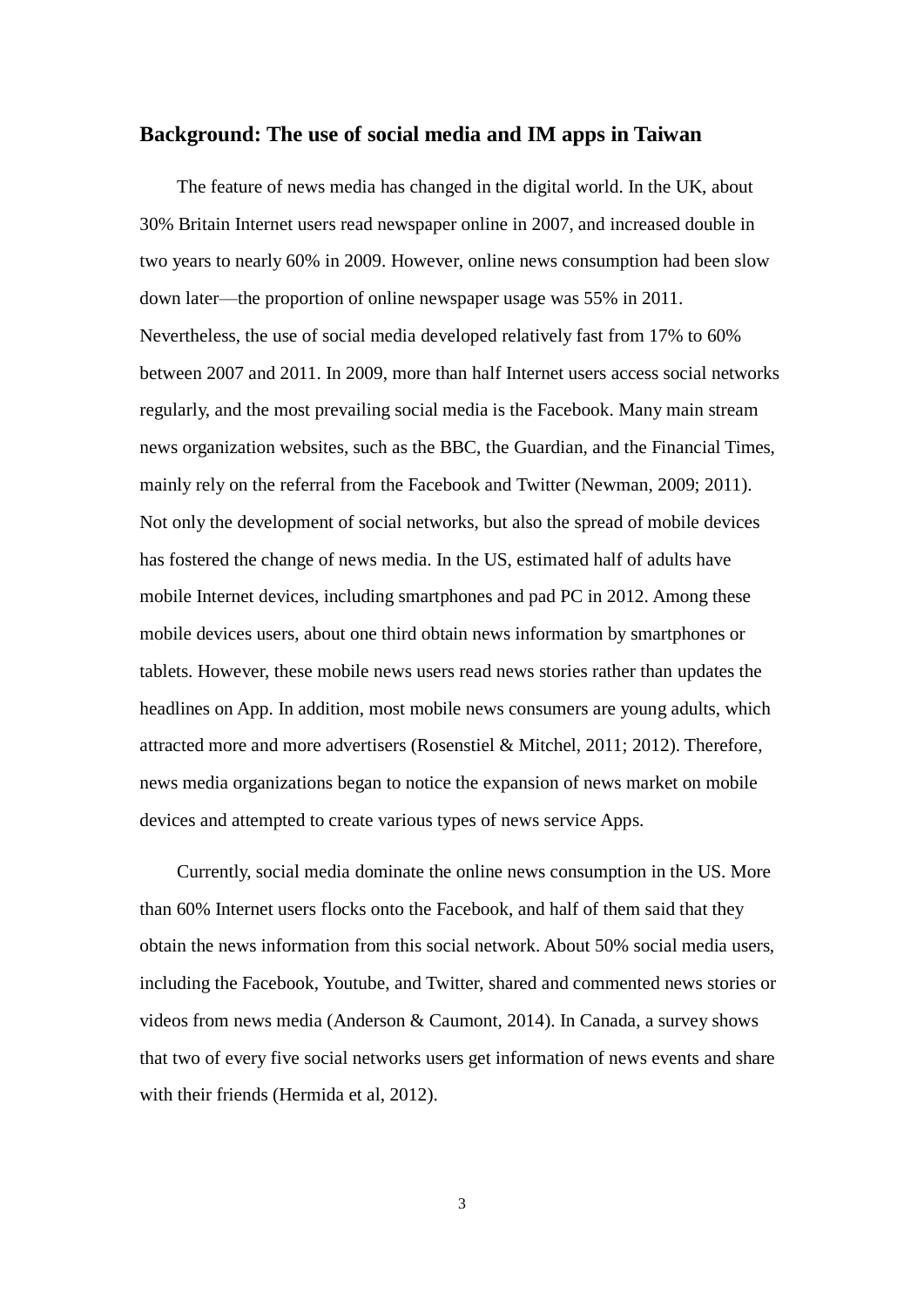In Taiwan, the penetration rates of traditional media—including television, newspaper, and magazine—have been in stagnation, while the Internet has become more and more important and popular. The penetration rate of the Internet has almost doubled in ten years, from 35.5% in 2005 to 68.5% in 2015, and become the second popular "mass" media in Taiwan (see table 1). . The rapid development of social media, especially the Facebook, has increased the amount of time Taiwanese users spent on the Internet. According to a governmental survey in 2011, 63.7% Taiwanese, estimated 10.64 million people, use social media regularly. The penetration rate of social media in 2009 was only 35.4%--that is, the use of social media in Taiwan has expanded nearly 80% during two years. Most social media users are young (more than 80% are 15 to 29 year-old) and educated (more than 70% have college degree or above). In 2013, social media use had become the  $2<sup>nd</sup>$  important reason for Taiwanese to use the Internet, which was only second to the use of email (MAA, 2013; 2014).

The widespread of mobile devices, such as smartphones and tablets, which allow users access online services theoretically anytime and anywhere, has furthered the influences of the Internet on news media. In 2014 nearly 60% Taiwanese above 12 year-old have smartphones; meanwhile, one of every four Taiwanese uses tablet computers, which has increased 37% within one year (Institute for Information Industry, 2013; 2014). As the result, the number of mobile Internet users has increased more than quadruple (421%) within ten years from 14.2% in 2006 to 74.0% in 2015 (see table 2) (TWNIC, 2015, p.62). As traditional media declined for decades, the development of social media and mobile devices has aroused attentions from news organizations. For example, the App service on smartphones and tablets has become an emerging platform for media and business. In 2014, the most downloaded and regular using App is the LINE, a transnational instant communication appliance more than 65% Taiwanese mobile Internet devices users accessed the LINE very often. The  $2<sup>nd</sup>$  popular App in Taiwan is the Facebook; and surprisingly the  $3<sup>rd</sup>$  popular App is the Apple Daily, a tabloid newspaper in Taiwan (see table 3).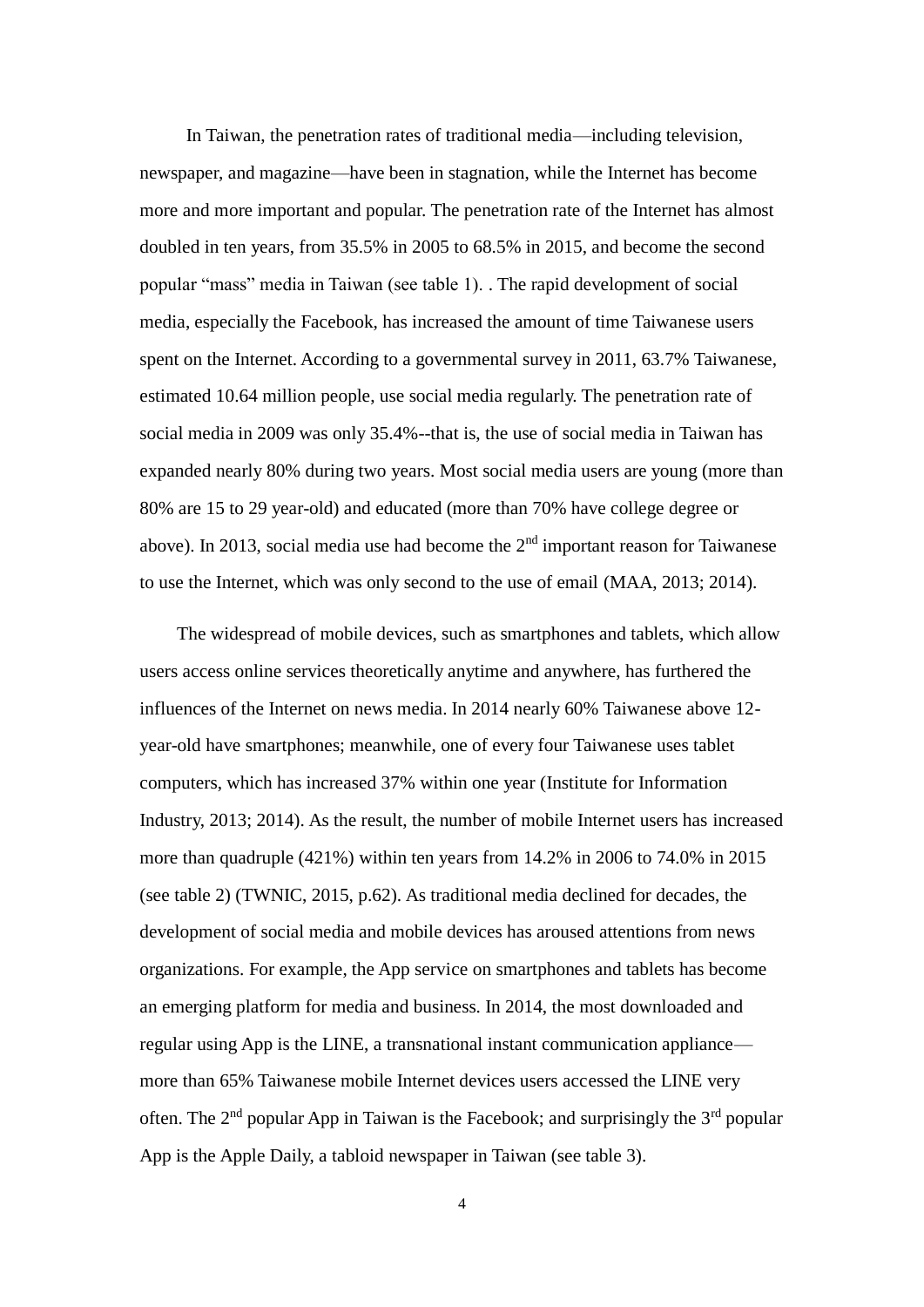|      | TV        |                | Newspaper |                   | Magazine  |                | Internet  |                   |
|------|-----------|----------------|-----------|-------------------|-----------|----------------|-----------|-------------------|
|      | <b>PR</b> | Growth         | <b>PR</b> | Growth            | <b>PR</b> | Growth         | <b>PR</b> | Growth            |
| 2005 | 95.5      | $-$            | 50.5      | $\qquad \qquad -$ | 35.2      | $- -$          | 35.5      | $\qquad \qquad -$ |
| 2006 | 94.5      | $-1.05$        | 45.8      | $-9.30$           | 31.8      | $-9.66$        | 39.1      | 10.14             |
| 2007 | 94.5      | $\overline{0}$ | 45.1      | $-1.53$           | 32.2      | 1.26           | 45.5      | 16.37             |
| 2008 | 95.5      | 1.06           | 43.9      | $-2.66$           | 31.7      | $-1.55$        | 48.1      | 5.71              |
| 2009 | 94.4      | $-1.15$        | 42.2      | $-3.87$           | 28.5      | $-10.09$       | 49.2      | 2.29              |
| 2010 | 93.4      | $-1.06$        | 43.0      | 1.90              | 30.1      | 5.61           | 51.8      | 5.28              |
| 2011 | 91.1      | $-2.46$        | 40.6      | $-5.58$           | 30.5      | 1.33           | 52.7      | 1.74              |
| 2012 | 91.1      | $\overline{0}$ | 39.6      | $-2.46$           | 30.5      | $\overline{0}$ | 57.1      | 8.35              |
| 2013 | 89.4      | $-1.87$        | 35.4      | $-10.6$           | 28.4      | $-6.89$        | 61.6      | 7.88              |
| 2014 | 88.3      | $-1.23$        | 33.1      | $-6.50$           | 26.1      | $-8.10$        | 68.5      | 11.20             |

**Table 1: Penetration rate (PR) of media in Taiwan, 2005-2014 (unit: %)**

\*Source: MAA, 2013; 2014; 2015

|  |  | Table 2: Mobile use among Internet Users (%) |  |
|--|--|----------------------------------------------|--|
|--|--|----------------------------------------------|--|

| Year             | 2006 | 2007   | 2008    | 2009 | 2010 |
|------------------|------|--------|---------|------|------|
|                  |      |        |         |      |      |
| Penetration rate | 14.2 | 13.7   | 7.9     | 11.4 | 16.2 |
|                  |      |        |         |      |      |
| Growth rate      |      | $-3.5$ | $-42.3$ | 44.3 | 42.1 |
|                  |      |        |         |      |      |
| Year             | 2011 | 2012   | 2013    | 2014 | 2015 |
|                  |      |        |         |      |      |
| Penetration rate | 18.8 | 31.0   | 44.6    | 61.8 | 74.0 |
| Growth rate      | 16.0 | 64.9   | 43.9    | 38.6 | 19.7 |
|                  |      |        |         |      |      |

\*Source: TWNIC, 2015, p.62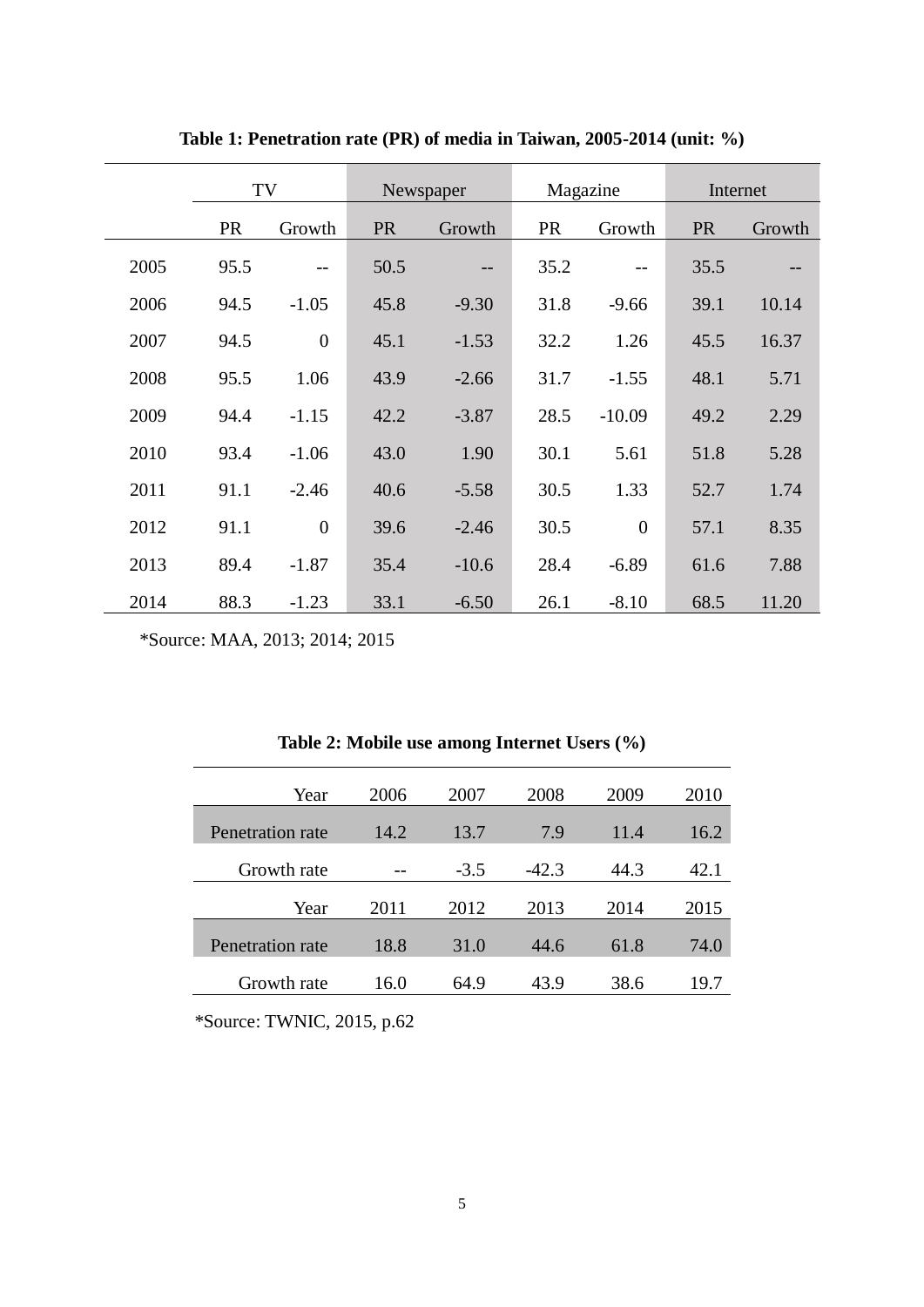| Rank | APP         | Type            | All   | <b>IOS</b> | Android |
|------|-------------|-----------------|-------|------------|---------|
|      | <b>LINE</b> | Instant message | 66.6% | 64.1%      | 77.0%   |
|      | Facebook    | Social network  | 48.5% | 47.5%      | 58.7%   |
|      | Apple Daily | News media      | 35.6% | 45.1%      | 58.5%   |

**Table 3: App use rate on mobile devices in Taiwan, 2014**

\*Source: Institute for Information Industry, 2014

# **A brief review of relevant literature**

Digitalization of communication has shifted the pattern of news consumption and thus influenced journalism. For Facebook users, they intend to read less and spent less time on news stories, as comparted to traditional media audience and news organization website users. Social media users are more inclined to read entertainment, sports, and local events, rather than international news or business news (Anderson & Caumont, 2014).

The widespread of digital technologies and the new model of disperse communication, especially the use of social media, have reshaped media organizations and journalistic production process. On the one hand, new technologies like social media could become a channel for journalists to interact with audiences. A study interviewing 40 reporters of two Britain newspapers and conducting content analysis on their social media profiles found that informal, personal, and reciprocal interacting with readers though Facebook or Twitter has become an important part of their daily routines. The role of journalists in the reader-media relationship has also changed from traditionally "authoritarian gatekeeper" to newly "ordinary, fallible individual" (Canter, 2013). This new form of communication between journalists and readers transformed journalism practices. As reporters of mainstream media embrace social media to post comments on news event, they also conflict with the traditional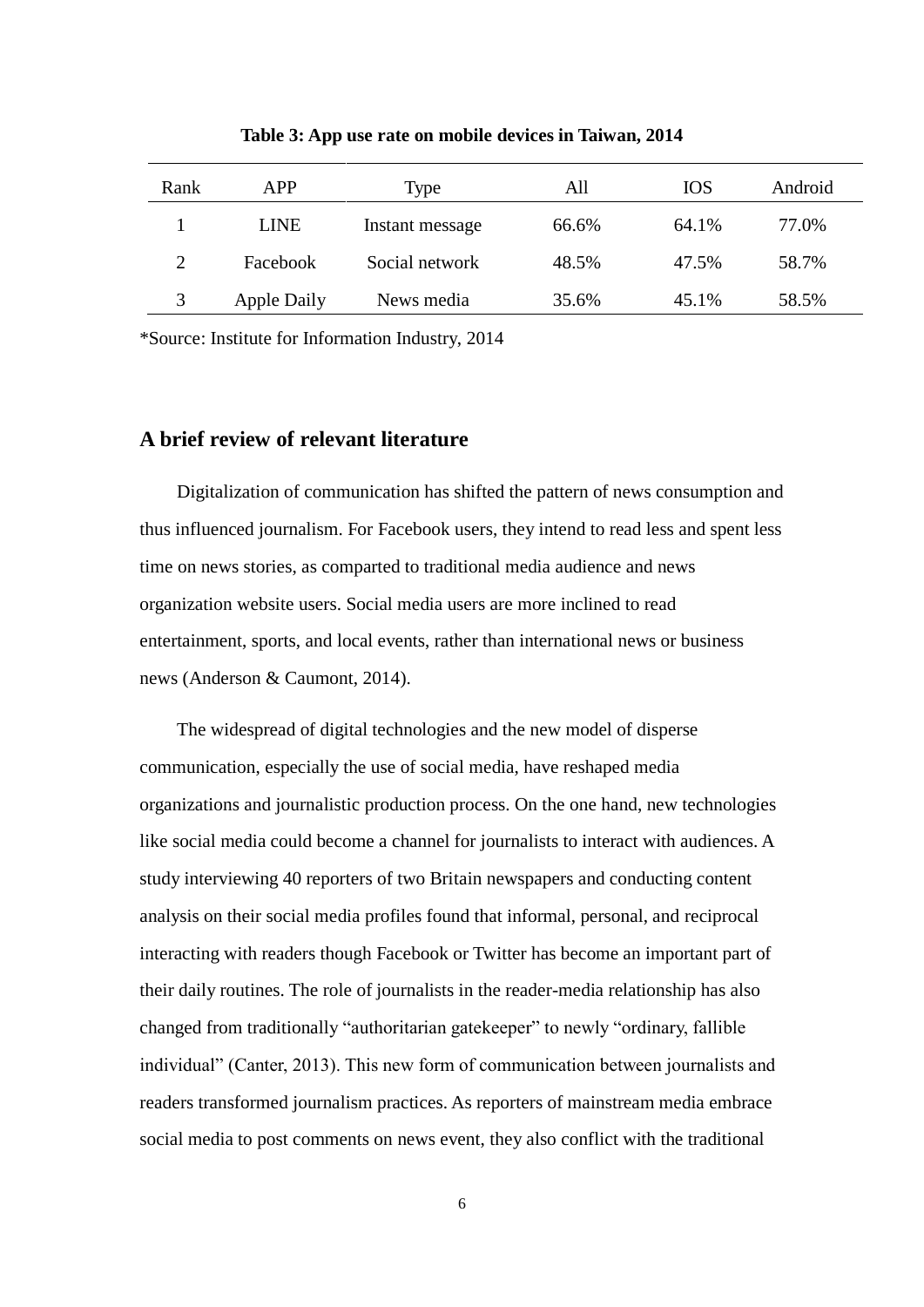journalistic norm that insists agents of news field should be impartial, objective, and non-partisan (Lasorsa et al, 2012).

On the other hand, abundant information and enormous "user-generated content" (UGC) have become important sources for journalistic work. For example, a study analyzing the content form seven mainstream news media in the US shows that Twitter has become a "sole" or a primary source, mainly because of the relatively low cost of news gathering (Moon & Hadley, 2014). As more and more materials on social media have been exploited "opportunistically" by mainstream media, several journalism scholars advocate to converge the use of UGC into the "new journalism," such as the "fifth estate" which emphasizes the voice of Internet users (Newman, 2011; Newman *et al*, 2012), the concept of "journalism as process" instead of the traditional concept of "journalism as product" (Robinson, 2011), or the importance of "share" and the construction of "ethics of participation (Lewis, 2012). However, the use of UGC by news media usually has been treated as free materials and the contributions of Internet users have been regarded as "free labor" instead.

# **Methods**

#### **Sampling: Media contents for analyzing**

We chose sampling media from three groups of daily news providers: newspapers, TV stations, and online news organizations. According to the popularity (including newspaper circulation, TV viewing rates, website hit rats) and the management of various platforms (including websites, social media—Facebook fanpages, and official account on instant communication APP—LINE), two newspapers (the Apple Daily [蘋果日報] and the United Daily News [聯合報]), three TV channels (the Public Broadcast Station [公共電視], the TVBS, and the Eastern Broadcasting Co. [EBC, 東森新聞台]) and two online news websites (ETtoday[東森 新聞網] and NOWnews [今日新聞]).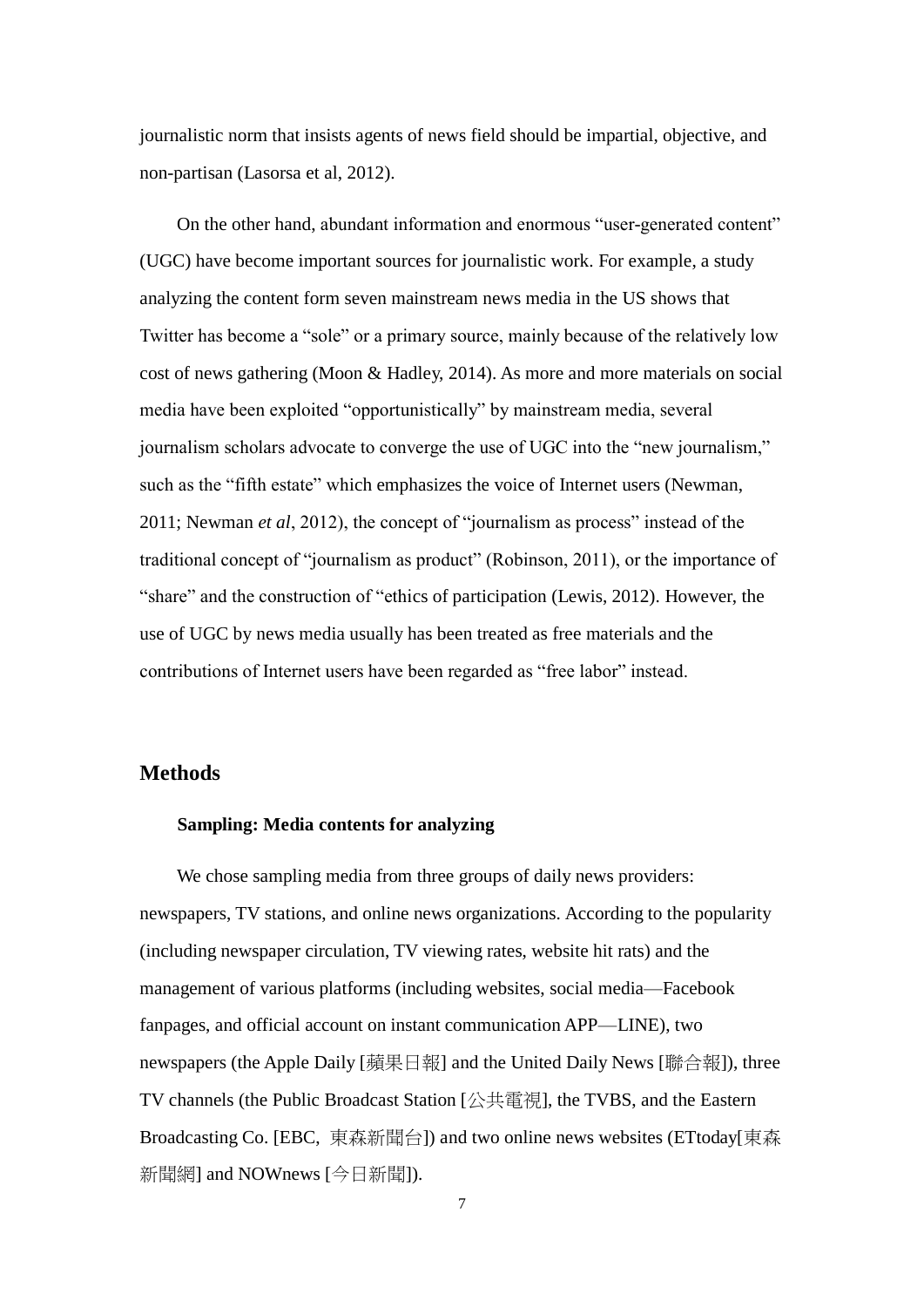Sampling days of content data collecting was decided through a set of steps. First, there are two groups divided by the Presidential Election held on  $16<sup>th</sup>$  January 2016, because the number of political news reports close to the election was supposed to be more than usual. The first group of days ranged from 1<sup>st</sup> October to 15<sup>th</sup> November 2015, ending at two months before the election, while the second group of days ranged from  $15<sup>th</sup>$  February to  $1<sup>st</sup>$  April 2016, starting at one month after the election. As the result, there were forty-six days respectively in each group. Taking into account of the differences in number or topics of reports between weekdays and weekends, we employed the "Constructed Week" sampling (Riffe, Aust & Lacy, 1993) to pick one day randomly from the same week-date within each group of sampling days (for example, picked a Monday from six Mondays during the sampling period). The result of sampling days illustrated in table4.

News reports on the real-time section (即時新聞) of these seven organizations' websites, posts on six media Facebook fanpages (except the PTS which did not have fanpage), and links of recommending news reports on four media's LINE accounts (the Apple Daily, the UDN, ETtoday, and NOWnews, while the else did not manage LINE accounts) in sampling days were media contents for this project to gather and analyze. For real-time section of news media websites and posts on Facebook fanpages, we collected all reports during "online news peak-time" (from 10 am to 4 pm) in each sampling day. For recommending news links on LINE, in average two messages each day and two news links in each message were collected. Overall, there were 14,500 news reports on websites, 2106 posts on Facebook fanpages, and 224 news links in LINE as sampling data to be analyzed (see table5).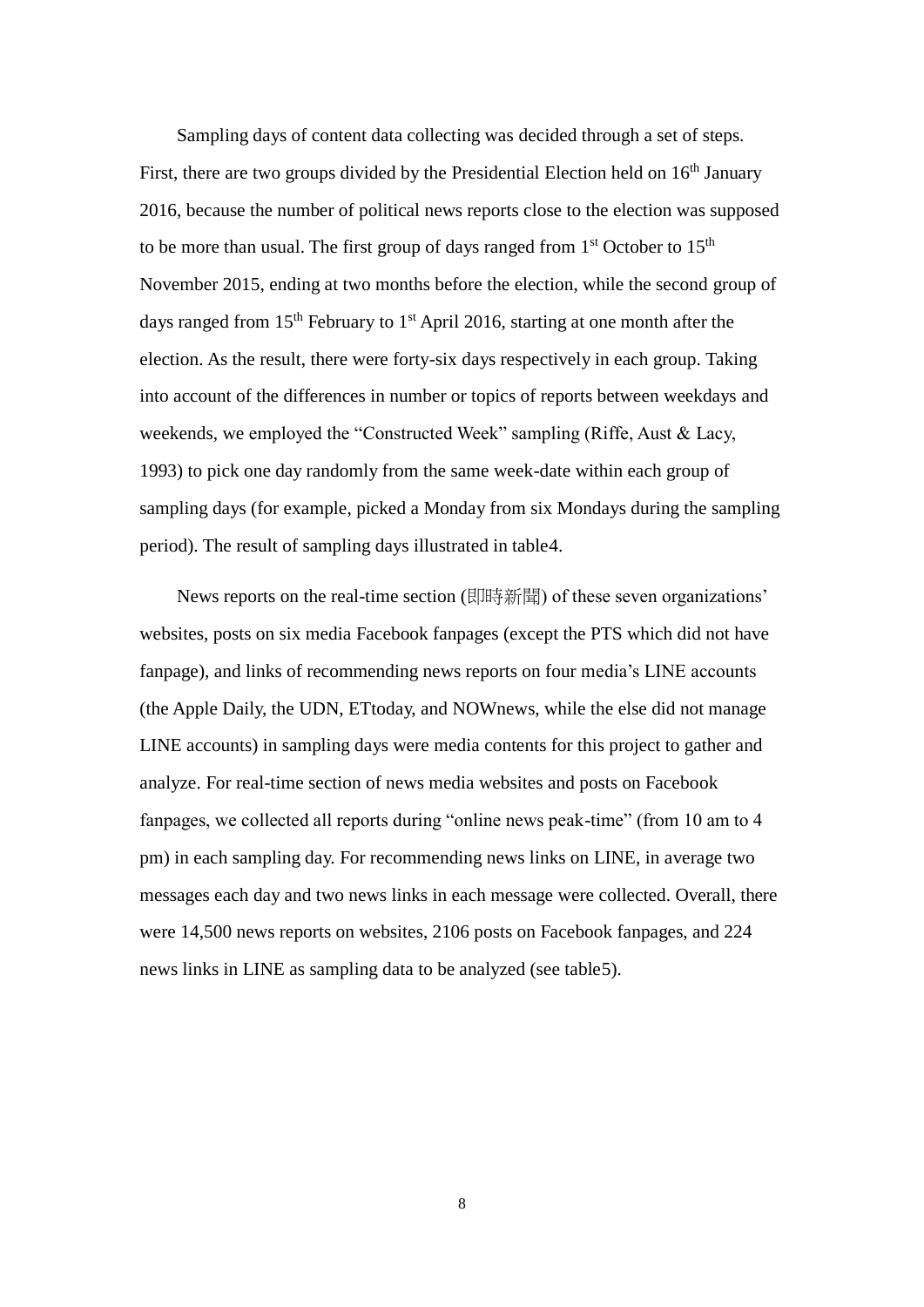| # | First group $(2015)$ | Second group $(2016)$ |
|---|----------------------|-----------------------|
| 6 | Oct $26th$           | Feb $22nd$            |
| 6 | Nov $10^{th}$        | Mar $15th$            |
| 6 | Nov $7th$            | Feb $17th$            |
| 7 | Oct 22 <sup>nd</sup> | Feb $25th$            |
| 7 | Nov $6th$            | Apr $1st$             |
| 7 | Oct $17th$           | Feb $27th$            |
|   | Nov $15th$           | Mar $6th$             |
|   |                      |                       |

**Table4: Sampling days**

**Table 5: Number of sampling data in various news media and platforms**

|             | Newspaper   | TV          | Online news | Total |
|-------------|-------------|-------------|-------------|-------|
| Website     | 7948(54.8%) | 1809(12.5%) | 4743(32.7%) | 14500 |
| Facebook    | 877(41.6%)  | 639(30.3%)  | 590(28.0%)  | 2106  |
| <b>LINE</b> | 112 (50%)   |             | $112(50\%)$ | 224   |

#### **Coding: Types of topics, headlines, and main sources**

Besides the basic information—including date, medium, headline, section—the project coded sampling content through different processes among three digital platforms. News stories on websites were coded into "type of topic", "type of headline", and "type of main source." Posts on Facebook fanpages were coded by "topic" and "type of editor's introducing paragraph." News links in LINE messages were coded by "type of topic" and "type of headline."

First, the "topic of a news story on website" was determined by the category that the news organization indicated or marked, and the "topic of a post on Facebook fanpage" and the "topic of a news link in LINE message" were both decided by which news story they connected. There are different classifications of news events by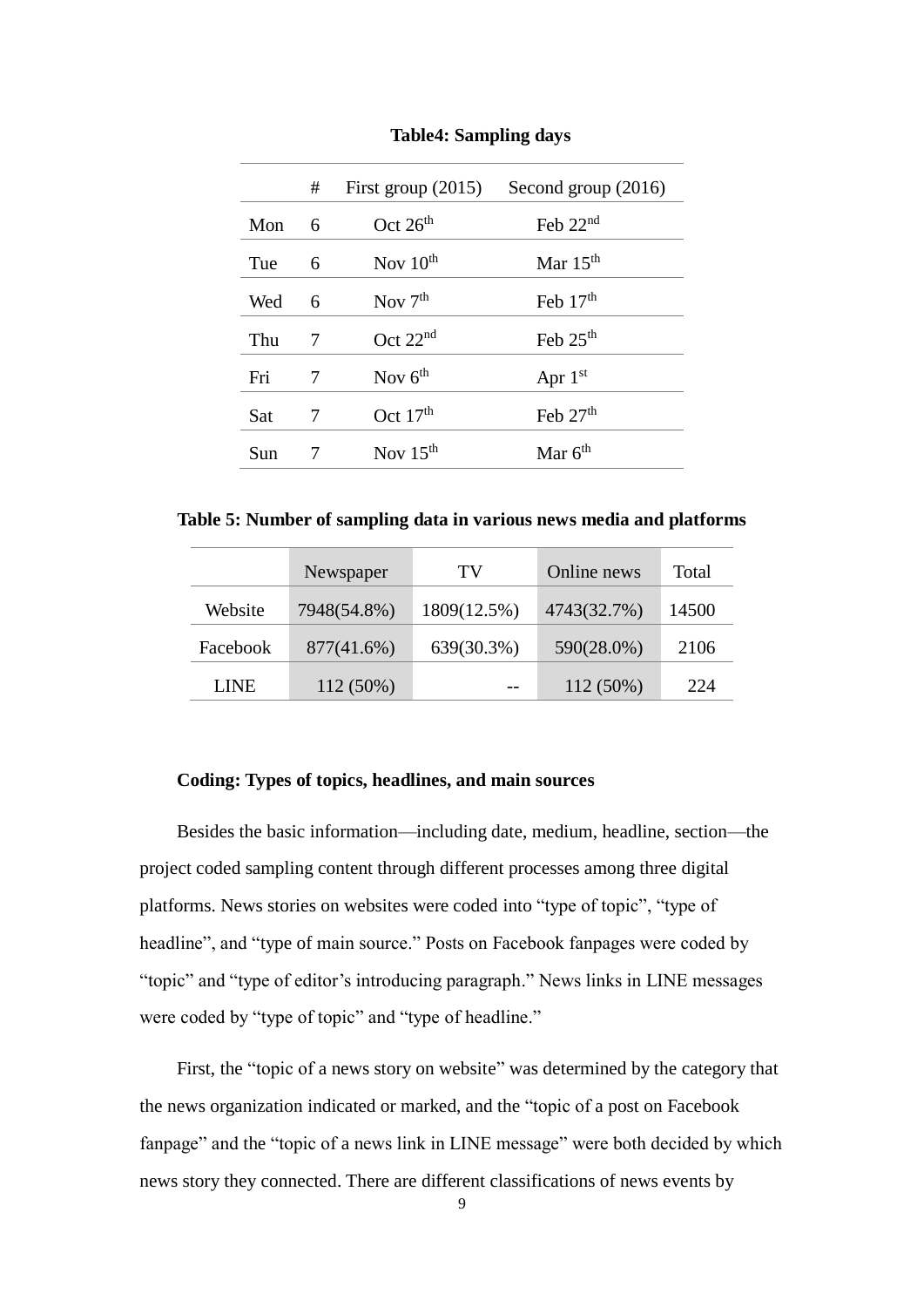different news websites, and we re-grouped various topics into three major types: (1) Traditional Hard News, such as "Politics" (政治), "International" (國際), "Commentaries" (論壇), "Business" (財經), etc. (2) Traditional Soft News, such as "Entertainment" (娛樂), "Sport" (運動), "Life" (生活), "Crime" (社會), "Fashion" (時尚), etc. (3) Others, such as "Real Estate" (地產), "Hot Chicks"(正妹), etc.

Second, the research categorized three types of headline of news story/introducing paragraph of fanpage post/headline of news link: (1) Traditional/Informative type, that is, headlines basically summarizing or providing key concepts of an event. (2) Interactive/emotional type, that is, headlines or introducing paragraph basically attempting to arouse readers' curiosity or emotive reactions to an event without providing substantive concepts or information. This new type of headlines includes numerous patterns of expression, such as "interrogative sentence," "expletive/sensational words," "misleading information," "arousing interests or curiosity," "expressing editor's own opinion," "interacting with readers by other issues," etc. (3) Other types, which could not be categorized into the two types above.

Third, main source of a news story on websites was coded into three types: (1) Original news gathering, including interviewing, stories from news agencies, etc. (2) Online contents gathering, including other news websites, celebrities Facebook posts, individuals Facebook posts or conversations, public clubs on Facebook, Twitter, PTT (a popular online forum at the Bulletin Board System), Youtube, etc. (3) Others, which could not be categorized into the two types above.

## **Preliminary Findings**

### **Types of Topics**

The result of three main topics of news stories on news websites, posts on Facebook fanpages, and news links in LINE messages is demonstrated in table6. For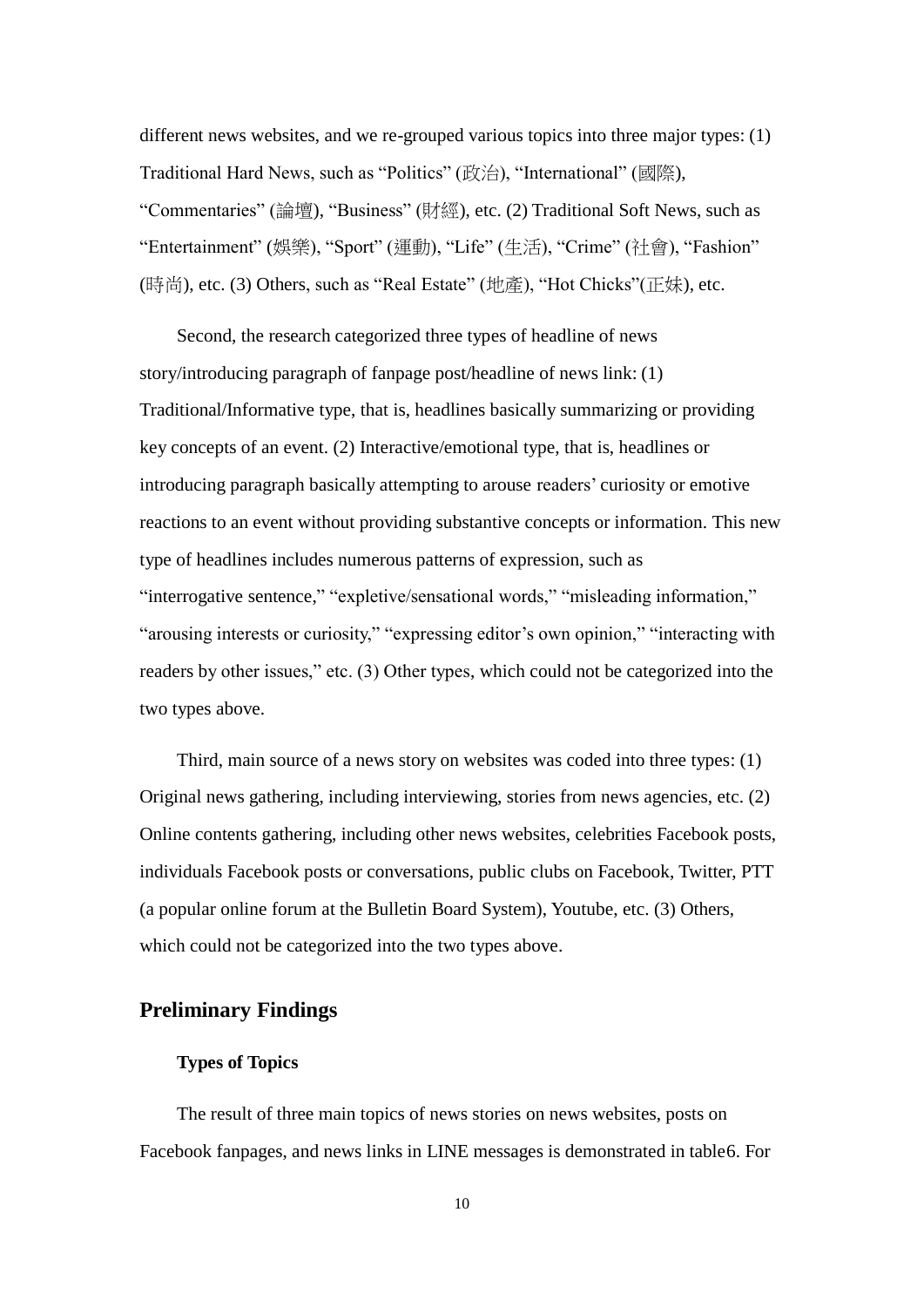websites, there were 6630 hard news stories which represented 45.7% within a total of 14500 news stories. Meanwhile, there were 6811 (47.0%) soft news stories, which slightly prevailed the number of hard news. Regarding Facebook fanpages, more than a half (52.2%) of 2106 posts were soft news, while the proportion of hard news was less than 30% (27.5%). Similar to posts on Facebook fanpages, there were about six out of ten news link (66.5%) were soft news, while less than three out of ten (27.2%) were hard news.

The results demonstrated two important trends in Taiwanese news media. Firstly, Taiwanese news media, no matter through which digital platform, offered audiences more "soft news" than "hard news." Secondly, news organizations provided more soft news or sensational reports, such as entertainment, crime, celebrities' gossips, etc., on Facebook fanpages and LINE. The differences in topics of news/posts among three platforms were statistically significant  $(x^2=533.097, df=4, p<.001)$ .

|                                       | <b>Hard News</b> | <b>Soft News</b> | Other      | Total |
|---------------------------------------|------------------|------------------|------------|-------|
| Website (real-time news)              | 6630             | 6811             | 1059       | 14500 |
|                                       | $(45.7\%)$       | $(47.0\%)$       | $(7.3\%)$  |       |
| Facebook Fanpage                      | 579              | 1099             | 428        | 2106  |
|                                       | (27.5%)          | $(52.2\%)$       | $(20.3\%)$ |       |
| LINE                                  | 61               | 149              | 14         | 224   |
|                                       | $(27.2\%)$       | $(66.5\%)$       | $(6.3\%)$  |       |
| N=16830, $x^2$ =533.097, df=4, p<.001 |                  |                  |            |       |

**Table 6: Topics of news/posts on various platforms**

#### **Types of headlines**

The results about the types of headlines implied a significant shift in the news value or how news media appeal their audience. For traditional role of news media, the function of headline is basically offering or summarizing information of news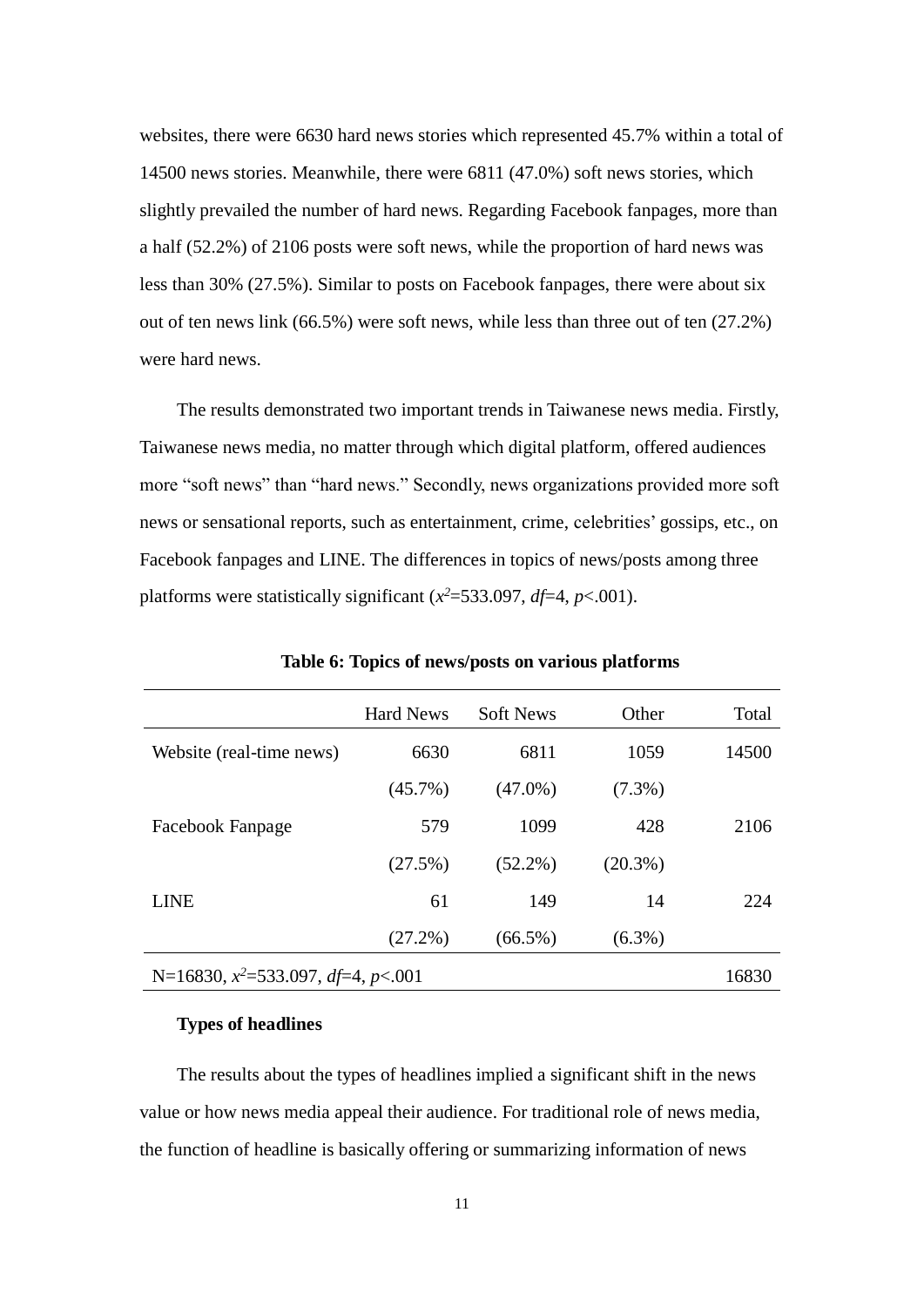events. On the news media websites, traditional role of news headline which provides substantive information remained dominant among sampling news reports (93.4%). However, the function of headline for posts on Facebook fanpages and news links in LINE message has changed dramatically. "Interactive/emotional" headlines mainly function to arouse curiosity among social media followers or App users have become widespread on new digital platforms. On Facebook fanpage, more than three out of four posts headlines (77.4%) were non-traditional, while only about 20% posts headlines remained informative style (table 7). Several patters of this new type of headline on the Facebook could be found, including "unfinished sentence" (such as "Doctor says not to eat \_\_\_\_"), "exclamatory sentence" (such as "We are astonished"; "That's too much"; etc), and "expressing opinions" (such as "This bad guy go to hell" etc.). The proportion of "interactive/emotional" headlines in LINE was 37.5%, which was higher than that of website but lower than that of Facebook. The differences in types of headline were also statistically significant  $(x^2=7091.175, df=4, p<.001)$ .

|                                        | Informative | Interactive/Emotional | Other     | Total |
|----------------------------------------|-------------|-----------------------|-----------|-------|
| Website                                | 13529       | 946                   | 25        | 14500 |
|                                        | $(93.4\%)$  | $(6.5\%)$             | $(0.1\%)$ |       |
| Facebook                               | 458         | 1630                  | 18        | 2106  |
|                                        | (21.7%)     | $(77.4\%)$            | $(0.9\%)$ |       |
| <b>LINE</b>                            | 139         | 84                    | 1         | 224   |
|                                        | $(62.1\%)$  | (37.5%)               | $(0.4\%)$ |       |
| N=16830, $x^2$ =7091.175, df=4, p<.001 |             |                       |           |       |

**Table 7: Types of headlines/posts on various platforms**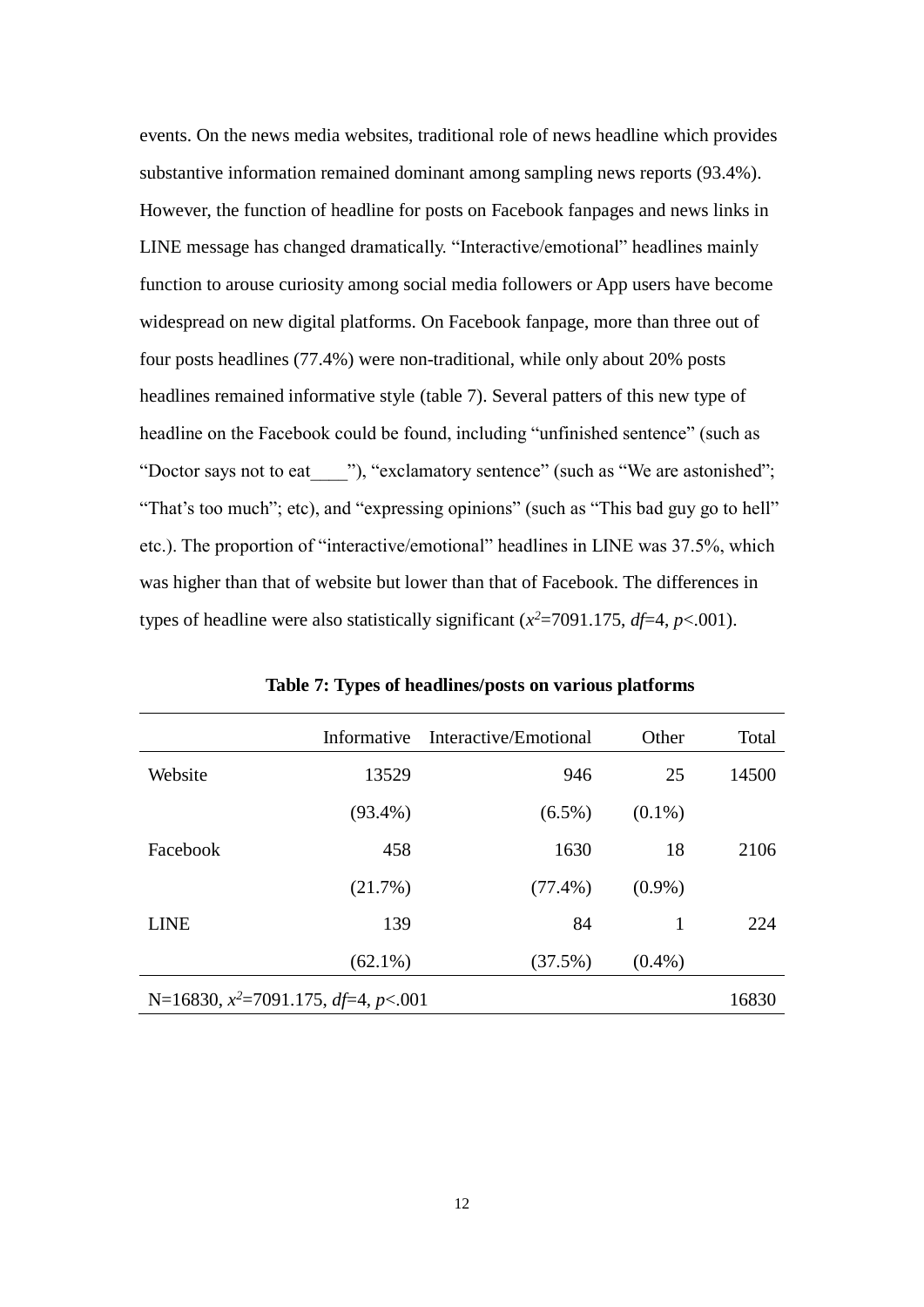#### **Types of sources**

The result of main sources of news stories on websites illustrated the change of news media in gathering material for reporting. Among 14500 news stories, there were 3098 (21.4%) mainly based on Internets source, consisting of 1806 (12.5%) from other websites (such as rewriting and translating from various news coverages of foreign news websites, blogs, etc.) and 1292 (8.9%) from social media (such as celebrities' Facebook posts, twitters, etc.) (see Table 8).

|              | Traditional news gathering | From the Internet |              | Other     | Total |
|--------------|----------------------------|-------------------|--------------|-----------|-------|
| Interviewing | News agencies or           |                   | Social media |           |       |
|              | freelancers/letters        |                   |              |           |       |
| 8091         | 2995                       | 1806              | 1292         | 316       |       |
| $(55.8\%)$   | $(20.7\%)$                 | $(12.5\%)$        | $(8.9\%)$    | $(2.2\%)$ |       |
|              | 11086                      | 3098              |              | 316       | 14500 |
|              | $(76.5\%)$                 |                   | $(21.4\%)$   | 2.2%      |       |

**Table 8: Primary Sources on news websites**

### **Discussions**

Through analyzing Taiwanese media contents, a total of 16830 news reports/Facebook posts/LINE messages, this paper finds that (1) the amount of soft news on all three platforms is significantly more than that of hard news, and the tendency is even more obvious in two new platforms (Facebook and LINE); (2) the narrative mode of posts on Facebook fanpages and headlines in LINE messages has inclined to be interactive or emotional, while that of headlines on news websites remain traditional or informative; (3) directly using materials on the Internet including UGC has become a customary practice for Taiwanese journalistic work.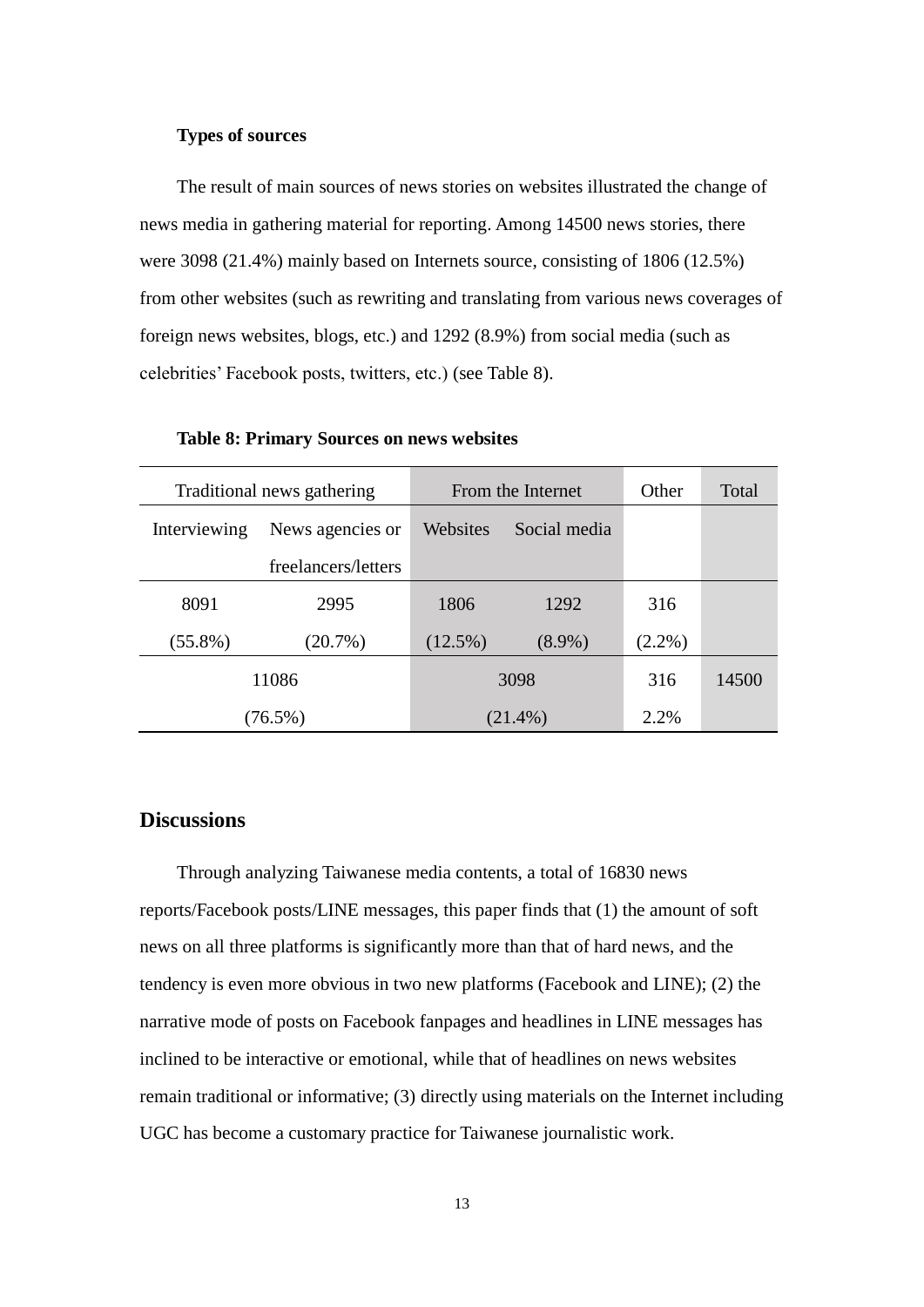In a nutshell, the journalism practices and the role of news media in Taiwan have been shifted from traditionally "informative and objective providers of hard news" to "interactive, emotional and prejudiced disseminator of soft news," and the increasing reliance on UGC also has reduced the importance of journalists in news media. While Taiwanese news media have flocked onto new digital platforms in order to approach young audiences, the continuing influences of digitalization on production and labor process of journalists will become a significant issue for further researches.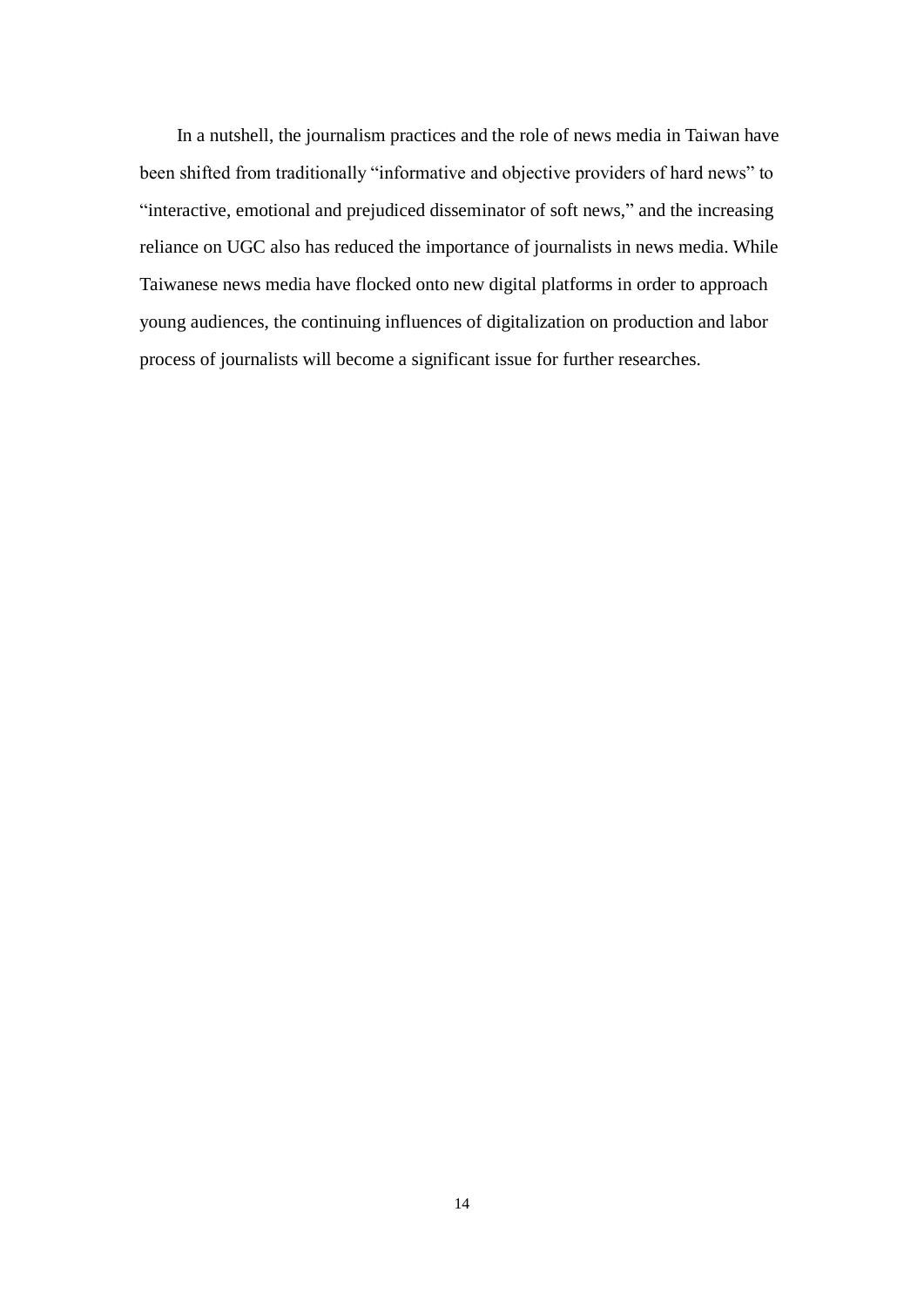## **References**

- Anderson, M. & Caumont, A. (2014, Sept. 24). How social media is reshaping news. Pew Research Center. Online: http://www.pewresearch.org/fact-tank/2014/09/24/ how-social-media-is-reshaping-news/
- Canter, L. (2013). The interactive spectrum: The use of social media in UK regional newspapers. Convergence: *The International Journal of Research into New Media Technologies, 19(4)*:472-495.
- Hermida, A., Fletcher, F., Korell, D. & Logan, D. (2012). Share, like, recommend: Decoding the social media news consumer. *Journalism Studies, 13 (5-6)*: 815- 824.
- Howcroft, D. & Taylor, P. (2014). 'Plus ca change, plus la meme chose?' researching and theorizing the 'new' new technologies. *New Technology, Work and Employment, 29(1)*: 1-8.
- Institute for Information Industry (2013) *Forecasting innovative new digiservices* 2012. Taipei:III. [In Chinese]
- Institute for Information Industry (2014) *Forecasting innovative new digiservices* 2012. Taipei:III. [In Chinese]
- Lasorsa, D. L., Lewis, S. C. & Holton, A. E. (2012) 'Normalizing twitter: Journalism practice in an emerging communication space'. *Journalism Studies, vol. 13, no. 1,* pp. 19–36.
- Lewis, S. (2012) The tension between professional control and open participation: journalism and its boundaries. *Information, Communication & Society, 15*(6): 836-866.
- Liu, Chang-de (2015). Facebook Journalism: The Influences of Social Media on Journalistic Work in Taiwan. The 1st International Conference on Innovative Communication and Sustainable Development in ASEAN. 9<sup>th</sup> July, National Institute of Development Administration, Bangkok, Tailand.

Media Agency Association (2013). *Media book 2013*. Taipei: MAA. [In Chinese]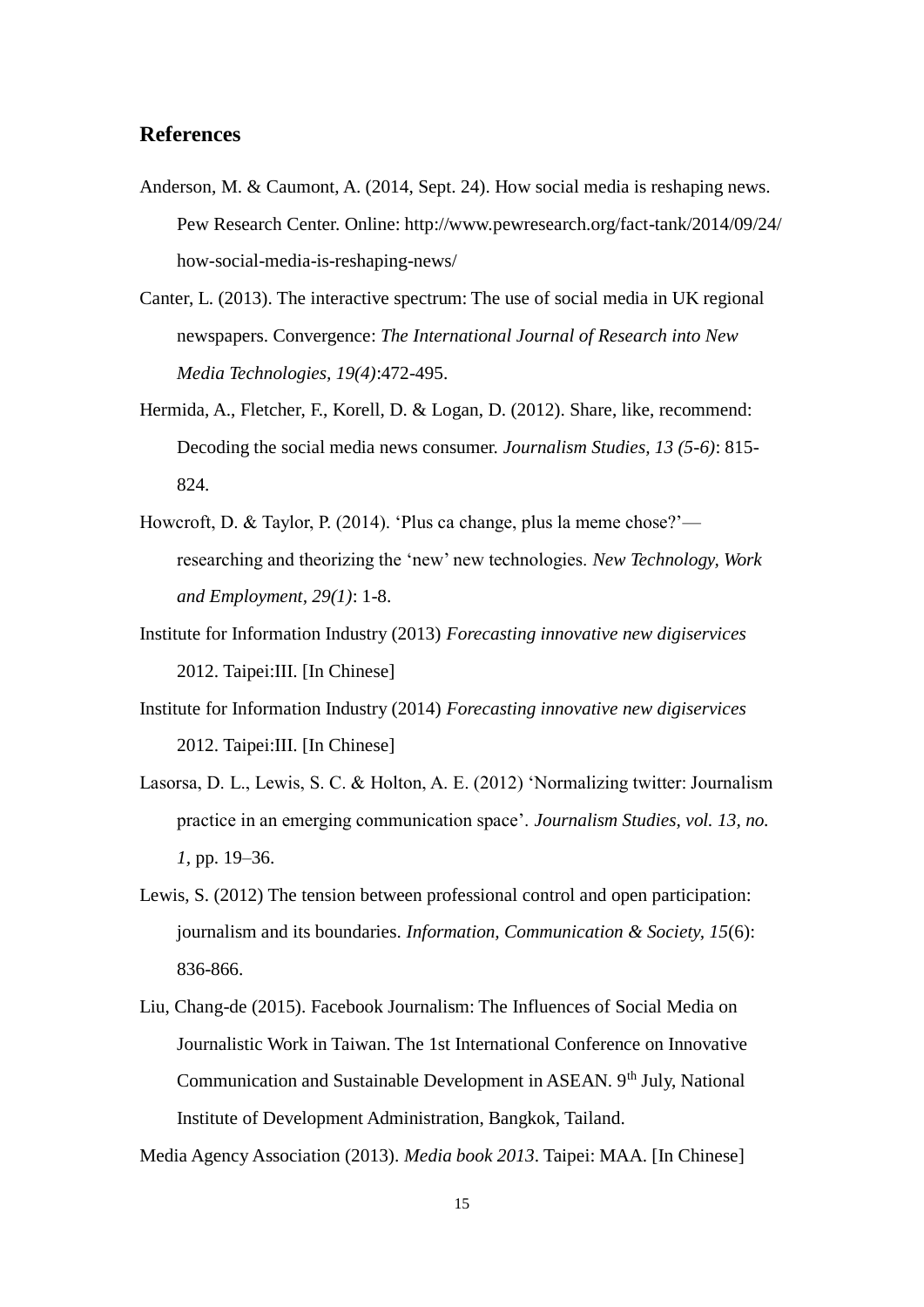Media Agency Association (2014). *Media book 2014*. Taipei: MAA. [In Chinese] Media Agency Association (2015). *Media book 2015*. Taipei: MAA. [In Chinese]

- Mitchel, A. & Page, D. (2014). *The growth in digital reporting: What it means for journalism and news consumers.* Pew Research Center
- Moon, Soo Jung & Hadley, P. (2014). Routinizing a new technology in the newsroom: Twitter as a news source in Mainstream media. *Journal of Broadcasting & Electronic Media, 58(2)*:289-305. .
- Newman, N. (2009). The rise of social media and its impact on mainstream journalism: A study of how newspapers and broadcasters in the UK and US are responding to a wave of participatory social media, and a historic shift in control towards individual consumers. Working Paper. Reuters Institute for the Study of Journalism, University of Oxford.
- Newman, N. (2011). Social media in the changing ecology of news production and consumption: The case in Britain.26-30 May, Boston: ICA 2011.
- Newman, N., Dutton, W. & Blank, G. (2011). Social media in ecology of news: The Fourth and Fifth Estates in Britain. *International Journal of Internet Science, 7(1)*: 6-22.
- Robinson, S. (2011). Journalism as process: The labor implications of participatory content in news organization. *Journalism & Communication Monographs, vol. 13, no. 3,* pp. 138–210.
- Rosenstiel, T. & Mitchell, A. (2011). Survey: Mobile news & paying online. State of the News Media Report 2011, [http://stateofthemedia.org/2011/mobile-survey.](http://stateofthemedia.org/2011/mobile-survey)
- Rosenstiel, T. & Mitchell, A. (2012). The future of mobile news. Pew Research Center.
- TWNIC (2015). A survey of the use of Wi-Fi in Taiwan. Taipei, Taiwan: TWNIC. [in Chinese]
- Washington Post (n.d.) FAQs about Talent Network. Retrieved on 30<sup>th</sup> June 2016: [https://talentnetwork.washingtonpost.com/faq.html.](https://talentnetwork.washingtonpost.com/faq.html)